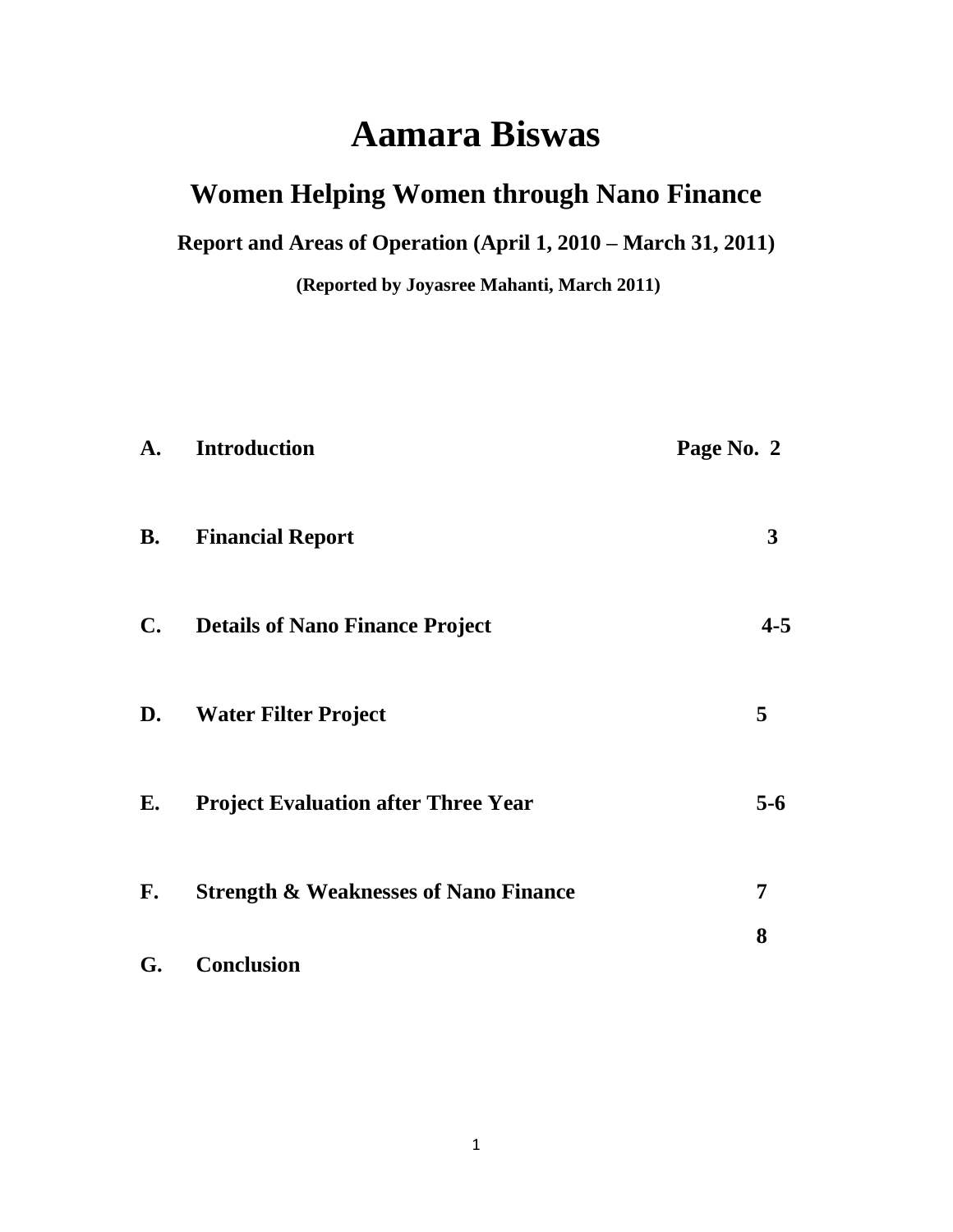## **A. Introduction**

Aamara Biswas has completed three years. By giving interest free loans through its signature nano-finance scheme, it has helped more than 4000 women in different areas of the state of Orissa. Some women have taken 500 to 1000 rupees (less than \$12) more than once to improve their lives and livelihoods. The coordinators and the women of Aamara Biswas sincerely thank the donors for their kindness and trust.

Trust (BISWAS) is the key factor for the success of nano-finance. In fact, the women themselves are responsible for the success of nano-finance and for the existence of Aamara Biswas organization. They are assisted by a **coordinator** who manages the project by following a few rules without many restrictions. The coordinator decides to whom a loan will be given and how she will motivate them to return the loan so that other women in similar situations can use the funds. The coordinator is also responsible for spreading the nano-finance concept by analyzing the situations and needs of women in particular areas. Because the need for loans depends upon local conditions, where the coordinator understands community needs and problems, the women are doing well. The coordinators who work for Aamara Biswas truly believe in serving the poorest of poor women. They and the women are responsible for the vitality of Aamara Biswas.

Nano-finance helps women not to be the victims of money lenders and to become poorer. Further, it gives them a sense of security and comfort in times of emergency. Aamara Biswas gives women the opportunity earn more money and to provide a better life to their families. The impact of such small help (sometimes less than 12 dollars) has given women hope and confidence for the future.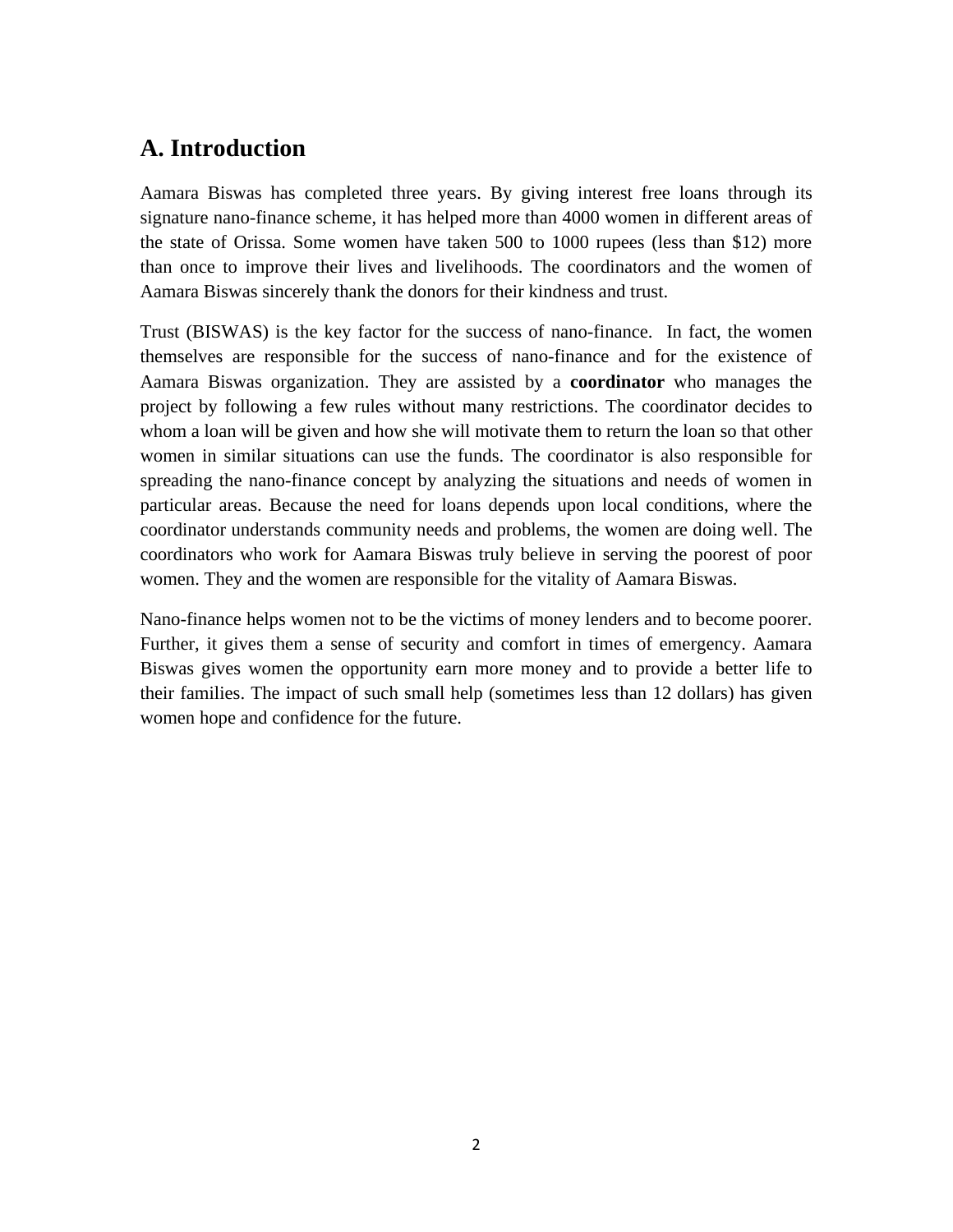# **B. Financial Report**

### **Total collection / Expenses from April 1, 2010 to March 31, 2011**

| <b>Total Expenses:</b>                 | Rs. 8,72,256            | \$20,050              |
|----------------------------------------|-------------------------|-----------------------|
| <b>Total:</b>                          | Rs. 1,67,706            | \$3850                |
| <b>Office Expenses</b>                 | Rs. 1,000               | \$12                  |
| Travel & Food Expenses<br>Accountant:  | Rs. 10,000<br>Rs. 7,706 | \$230<br>\$176        |
| Videos & Camera:                       | Rs. 8,800               | \$105                 |
| <b>Purusottampur Production Center</b> | Rs. 4,500               | \$105                 |
| New Office in Eastern Orissa:          | Rs. 18,000              | \$415                 |
| Salaries for six months:               | Rs. 1,17,700            | \$2,705               |
| 3. Administration                      |                         |                       |
| <b>Total:</b>                          | Rs. 2,54,250            | \$5,845               |
| Transportation                         | Rs. 8000                | \$180                 |
| 555 Containers with Filters:           | Rs. 2,46,250            | \$5,660               |
| 2. Water Filter Project                |                         |                       |
| <b>Total</b>                           | Rs. 4,50,300            | \$10,350              |
| Sambalpur Town                         | Rs. 7,000               | \$160                 |
| Purusottampur, Cuttack District        | Rs. 1,20,000            | \$2,760               |
| Khamara, Anugul District               | Rs. 39,000              | 900<br>$\mathbb{S}^-$ |
| Balikuda, Jagatsingpur District        | Rs. 1,15,000            | \$2,640               |
| Slum areas, Puri District              | Rs. 1,25,000            | \$2,870               |
| Kiakata, Anugul District:              | Rs. 45,000              | \$1,035               |
| 1. Nano Finance Project (NF)           |                         |                       |
| <b>Details of Expenses:</b>            |                         |                       |
| Amount in the bank:                    | Rs. 1,21,257.00         | \$2,790               |
| <b>Total Expenses:</b>                 | Rs. 8,72,256.00         | \$20,050              |
| <b>Grand Total:</b>                    | Rs. 9,84,875.29         | \$22,625              |
| Previous Bank Balance:                 | Rs. 2,36,554.00         | \$5,440               |
| <b>Interest Accrued:</b>               | Rs. 70,856              | \$1,630               |
| <b>Total Collection:</b>               | Rs. 6,77,465.29         | \$15,500              |

**\$1 = Rs. 43.50**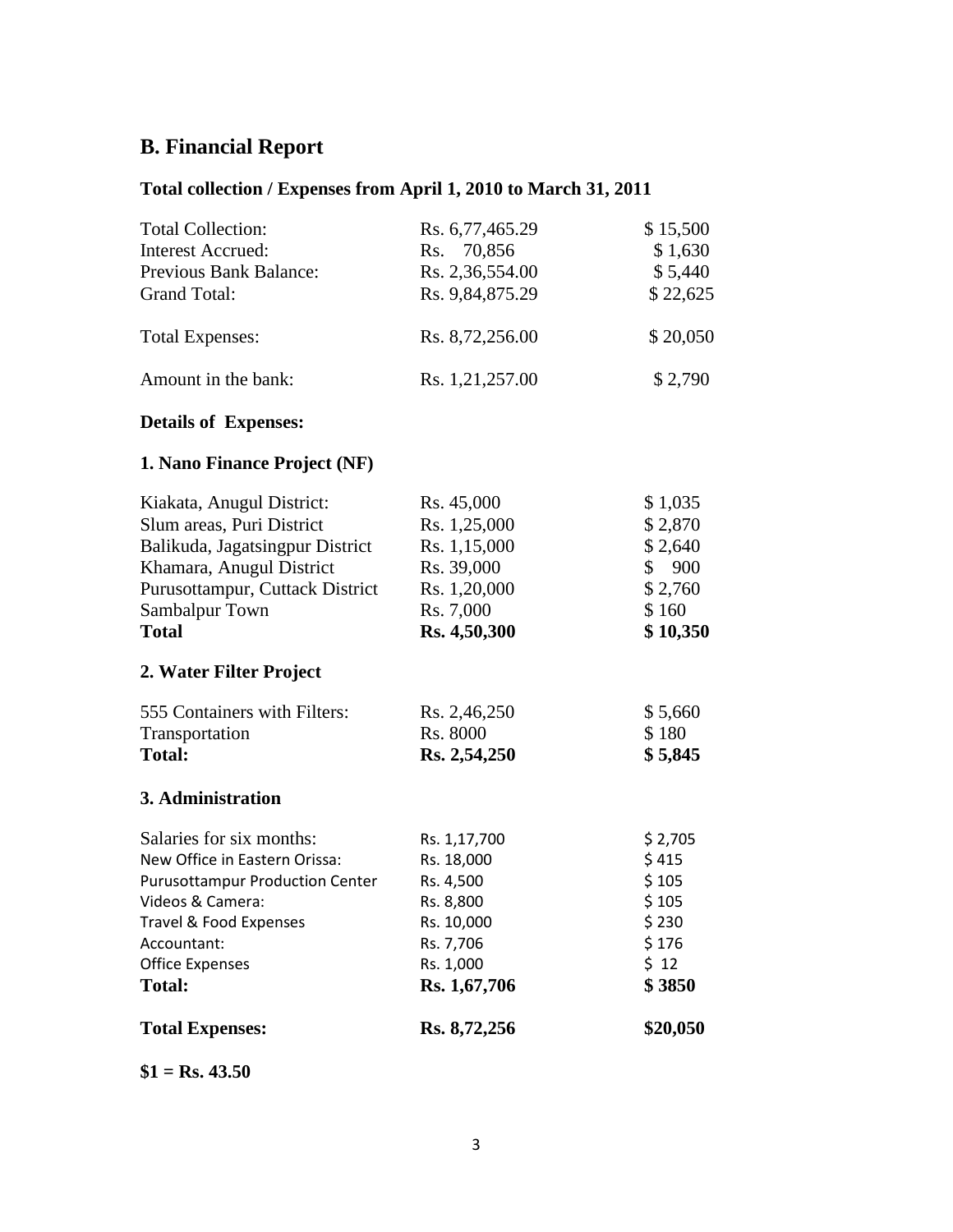#### **C. Details of the Projects:**

**Sambalpur Town:** Aamara Biswas has given loans to more than 2000 women in the last three years. Many of them have taken loans several times to improve their livelihood. When I ask them to take bigger loans from micro finance institutions for expanding their businesses, they respond that they prefer to take small interest free loans from Aamara Biswas because they can return these loans comfortably, at their convenience, within the allocated time period. We give education loans and encourage them to return those sooner. In this way, they can take another loan to pay for tuition and other educational expenses in the future. The monthly collection is about Rs. 29,000 (about \$670). The amount is recycled to give loans to others and to allow existing borrowers to take new loans. The initial amount of Rs. 4,00,000 (less than \$10,000), given as loans in November 2007 to December 2010, have been recycled. Now the total loan amount is four times of the initial amount of Rs. 4,00,000. The return was about 85% in first year (Nov. 2007- Dec. 2008). The return increased to about 95% in the following year (2009). Collection is not a problem. The women understand the concept of nano-finance and its benefits. Sometimes, the coordinators have to remind them. Also, some clients take more than a year to return their loans.

**Kiakata, Anugul District:** In this district, the return is about 98%. Only a few women are struggling to pay back their loans. However, in some cases, their financial condition is so bad, they don't have even a few rupees to pay back their monthly amount in time. Living conditions are beyond the imagination. They have only one well where they get water for drinking and cooking purposes.

Kamalini, the coordinator, explains that they will definitely pay back their loans when they have some extra money in their hands. Thirty women have paid back their loans and taken another loan of 1000 rupees (about \$23) each to make bricks.

Aamara Biswas opened a low budget temporary school in June 2010 in the Kiakata village, Anugul district, where the children were not going to school due to lack of awareness of education. Girls (ages 7 to 14 or more) who didn't have basic education have been staying at home to take care of siblings and do house chores when the parents are at work. They have learned how to read and write in six months. We are planning to open a tailoring unit to teach them tailoring to have as a profession.

**Khamara, Anugul district:** In Khamara the return rate is 100%. Most of the loans are for small business and farming. Some women have taken loans more than once for their small businesses. Most of them prefer to return the loan once in six months.

**Puri Town, Urban areas**: The return is 98%. It is exciting and encouraging to see the progress the women have made with the help of Aamara Biswas. One can see their small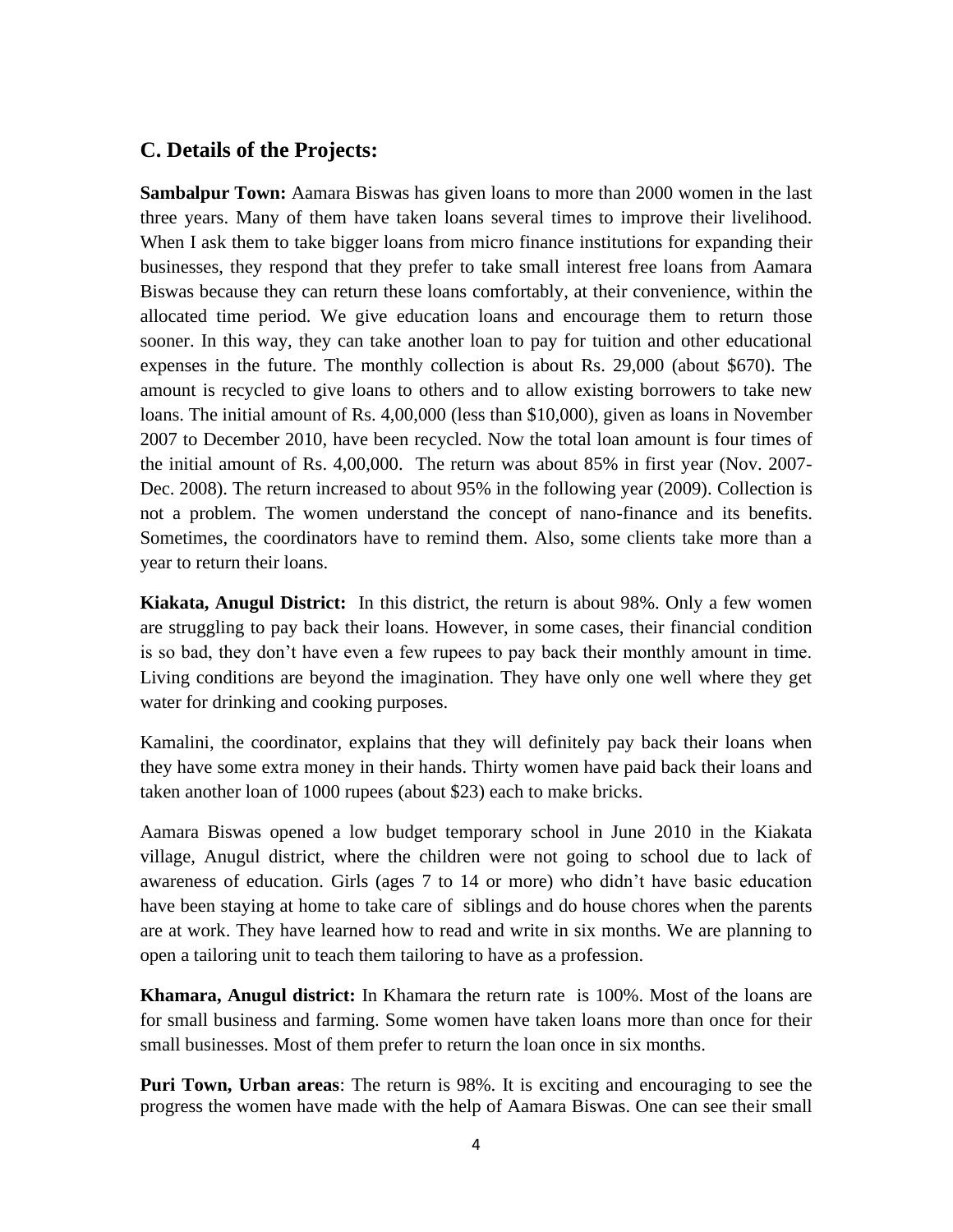stores on the way to Puri. Aamra Biswas has given machines to 21 women to make ropes and door mats. The future plan is to rent a place and expand the project which will benefit many women living in the slum areas.

**Balikuda, Jagatsingpur district:** The return rate is 100%. The women have taken individual loans in a group to buy a rice husking machine which they use themselves and rent to others. Also, another group of women have taken loans to start a small business of making ladies' garments. Aamara Biswas has rented a place to start an office which will cover the eastern part of Orissa.

**Purusottampur, Cuttack district:** Aamara Biswas has taken over a center which was not functioning due to lack of funding by giving Rs. 1,24,000 (\$2,850) as a loan to buy raw materials. There is already an infrastructure with sewing machines and other materials to start the production unit with enough trained girls/women in the village.

All the above areas (except Purusottampur) have completed more than one year. Due to the positive response of the women and the regular repayment of loans, Aamara Biswas has added more funds to the existing centers for the benefit of the women.

### **D. Water Filter Project**

Aamara Biswas has started the project with 555 filters (about \$10 each). The women are buying the filters through the nano-finance scheme at \$11.50. The extra amount of \$1.50 covers the administrative and transportation costs. Most of the women understand the importance of clean drinking water. The filters and containers are made locally. The filter was developed by a local scientist. Please visit the website, www.immt.res.in/announcement/terafil.pdf to get more information about the water filter. Currently, most of the filters are sold to the women of Jagatsingpur district and a few in Sambalpur district. Aamara Biswas is hoping to expand the project to different parts of the state.

#### **E. Project Evaluation after Three Year by Joyasree Mahanti**

I have been overwhelmed and excited to see the impact of nano-finance on the poorest of the poor women of the society in last three years. Aamara Biswas encourages the women and girls to start small trades within their reach and comfort level and then expand their trades with time and experience. When I ask them to take bigger loans from microfinance institutions for expanding their businesses, their answer is to take a small interest free loan from Aamara Biswas which they can return comfortably in their convenience within a reasonable time period without going through the harassment of micro finance institutions. I also encourage the women to take individual loans but work together for the product for support and share the profit among them (example; brick making, rope and door mats, and more).

I am always concerned for the sustainability of the organization. Though the administrative cost is small, as the project expands, it needs more funds to cover the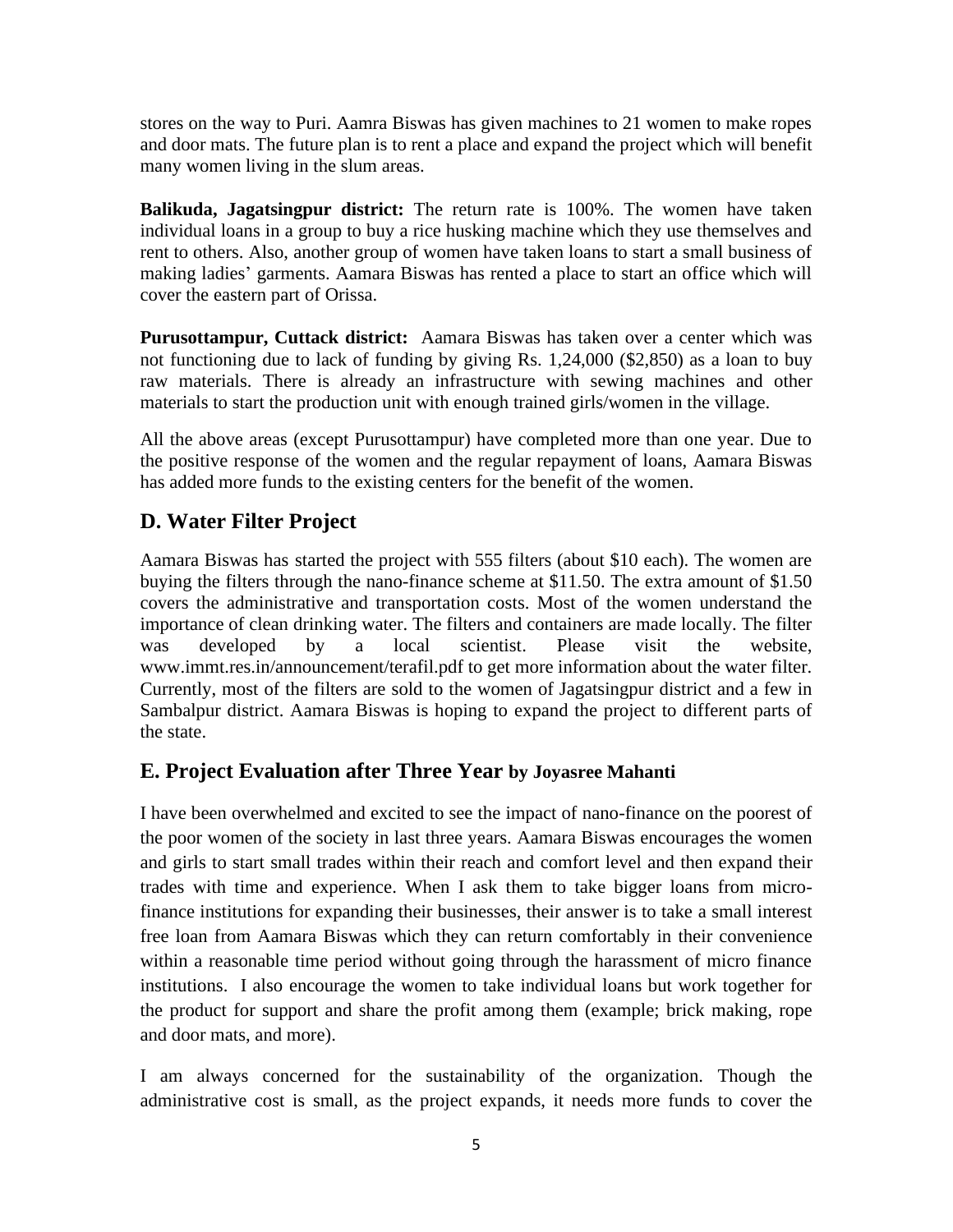administrative cost. The organization can't always depend on donations or grants. Nanofinance provides interest free loans. The problem is how to sustain it in the coming years. Aamara Biswas has a corpus fund and the interest accrued covers part of the administrative cost. Our plan is to increase the amount of the corpus fund with time.

The other goal is to find a way to have some small businesses that contribute part of the profit for the administrative costs. Currently, the coordinators of the Sambalpur center are making ladies garments in the office space when they are not busy with nano-finance activities. The profit will go towards the administrative costs.

The future plan is to have a production center for making ropes and door mats in Puri district. A small percentage of the profit will go towards the salaries and maintenance of the center. We just have started a production unit in Purusottampur, Cuttack district, for making ladies' garments. We hope to expand it and stipulate that a small percentage of the profit be used to maintain the center.

Expanding the nano-finance project in other areas will require more funding and coordinators who understand the concept of nano-finance. Though Aamara Biswas does not advertise its activities, women from nearby areas find out about it through word of mouth and often come from a distance for loans. It is difficult to deny requests, but we don't have a choice. The coordinators try their best to give loans to the women who are in need. It is easy to give loans to the same women who have a good credit history. But others who are in desperate situations want to improve their livelihoods with the help of Aamara Biswas. We provide loans with trust and hope that the women will return the loans for their own and others' benefit.

The project has failed in a few places where the coordinators were not interested in the concept of nano-finance or the progress of the women. Other nonprofit organizations find it difficult to implement the nano-finance concept because it is a not-for-profit venture. Aamara Biswas is a nonprofit organization that achieves its goals through the women who sustain and manage all the activities with limited funds. There are no unnecessary or lavish expenditures. The main goal is to save the women from money lenders during times of emergency, to help them to improve their financial condition within their limits, and to provide basic needs to their children and other family members.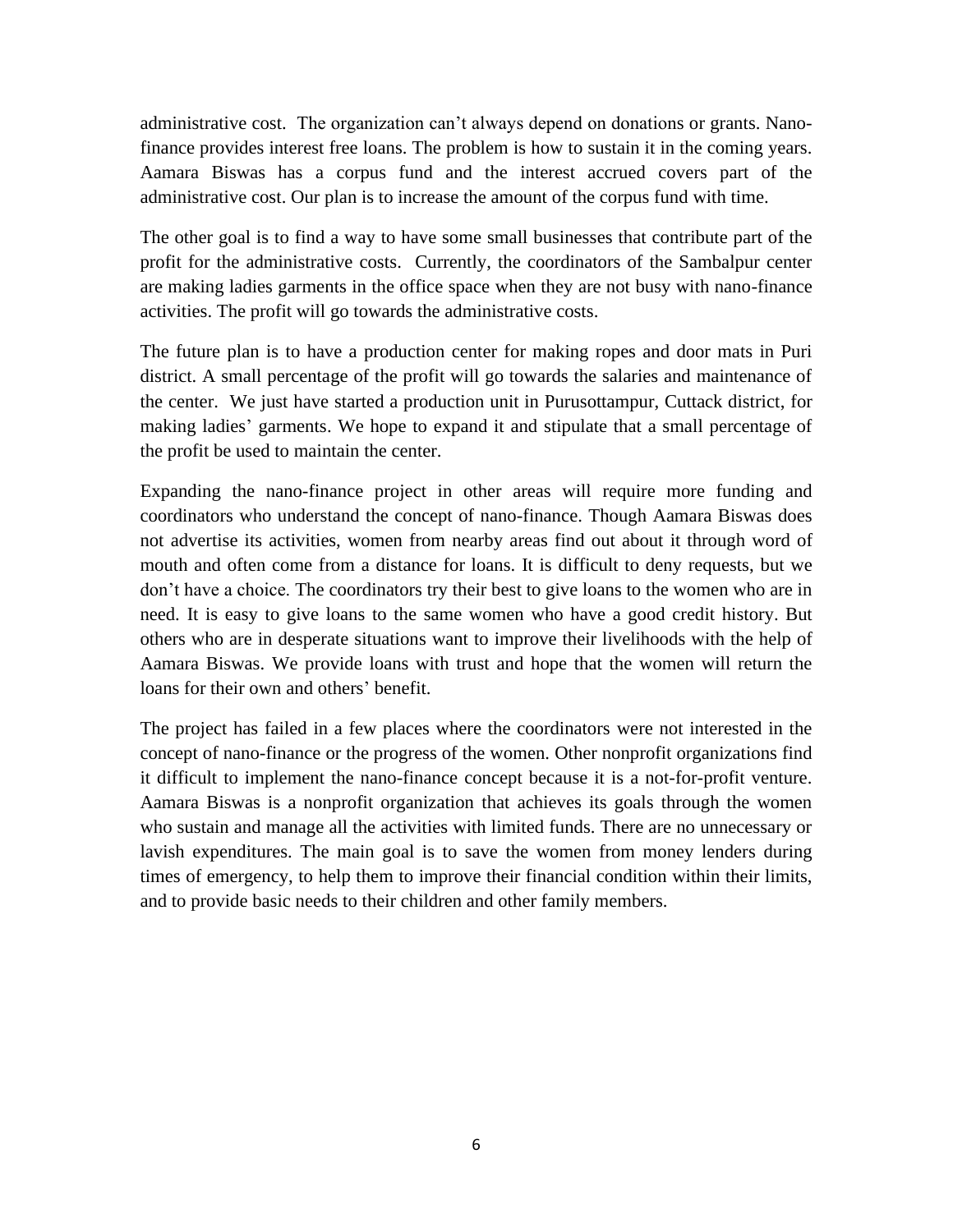### **F. Strengths & Weaknesses of Nano Finance**

#### **Strengths:**

1. The women don't have to go to the money lenders in case of emergency. The loan process is extremely simple and very quick.

2. Women utilize a small amount of loan efficiently and privately (without any family member's interference) verses a larger amount where they don't have much control or knowledge of using the loan properly.

3. Women help other women in similar situation by bringing them to Aamara Biswas center for getting loan and taking the responsibility for the return of the loan.

4. The coordinators are from the same community so they understand the situation better than a person who is an outsider.

5. Nano Finance projects can start and sustain with any initial amount and continue so long the women return their loans and the amount is recycled.

6. The coordinators and the women are responsible for the success of their areas, which empowers them and gives them ownership of the center. There is no hierarchy.

7. Because the loan transactions involve a small amount of money., coordinators don't have to get involved in bank transactions. They disburse the collected amount to others or the same women as soon as possible.

#### **Weaknesses:**

1. Can't expand quickly due to lack of funds and local coordinators who are willing to work with less salary.

2. Currently, the organization mostly depends on donations which is a major concern for the sustainability of the organization.

3. Manual book keeping is time consuming and may not be adequate if the organization expands in the future.

4. Hard to find coordinators who truly believe in working for the interest of the poorest of poor women and nano-finance concept.

5. Other NGO(s) may not like to adapt the nano-finance concept because it is not a profit making venture.